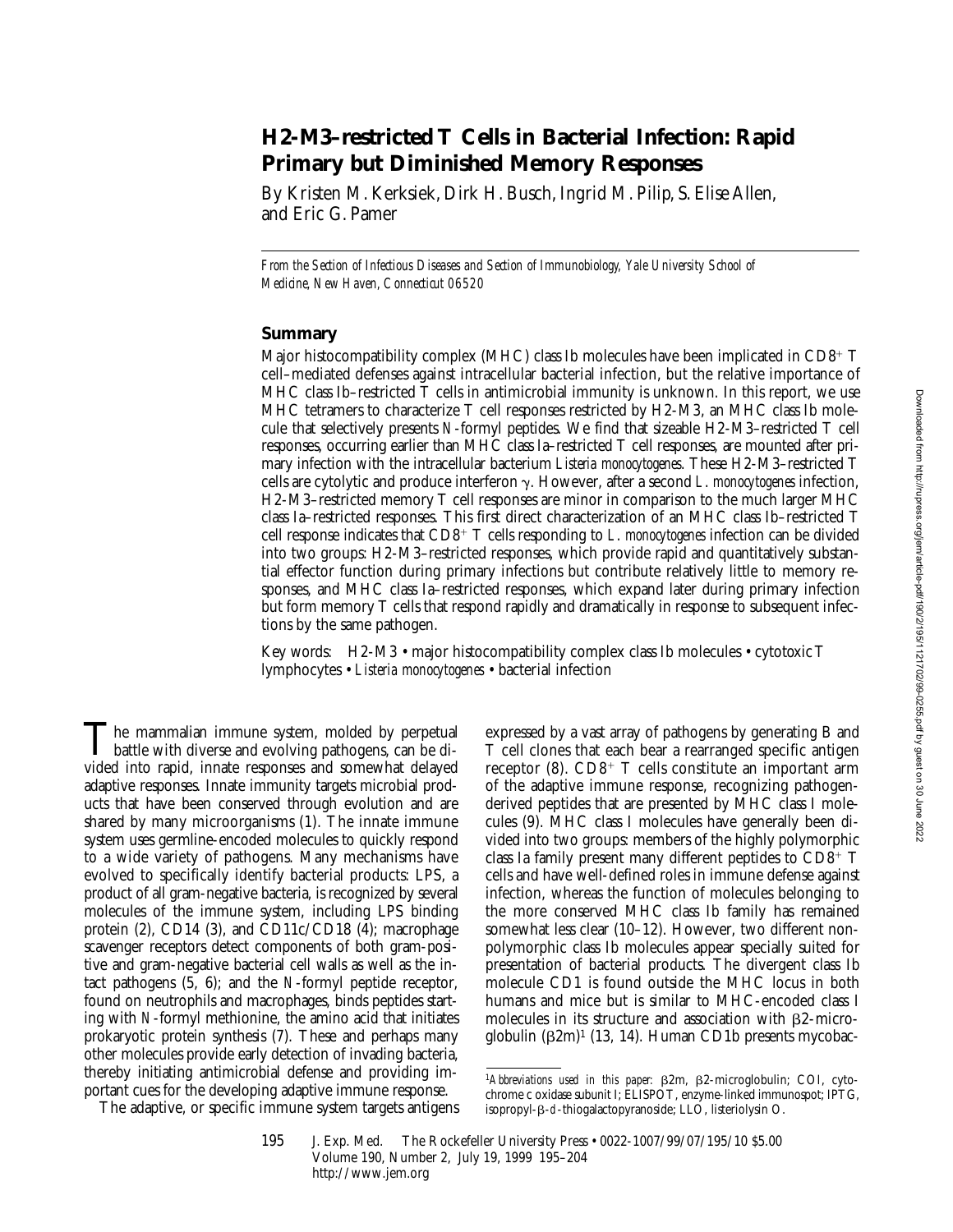terial glycolipids, such as *Mycobacterium tuberculosis*–derived mycolic acids (15) and *Mycobacterium leprae*–derived lipoarabinomannan (16), to unique subsets of T cells. Murine CD1d1 has a deep, hydrophobic binding groove (14); it is known to bind hydrophobic peptides of varying lengths and appears ideal to bind lipids and glycolipids as well.

The other murine class Ib molecule involved in antibacterial immunity, H2-M3, shows a strong preference for binding *N*-formyl peptides (12). *N*-formyl methionine is the initiating amino acid for bacterial protein synthesis, while in mammals only mitochondria use this amino acid. Thus, like CD1, H2-M3 seems ideally suited for the presentation of bacterial antigen to T cells. Unlike CD1, H2-M3 is encoded within the MHC and is believed to present only peptide antigen. Crystallographic study of H2-M3 revealed that the molecule has a structure very similar to that of MHC class Ia molecules, although the peptide groove is more hydrophobic, and the A pocket, which holds the first peptide residue in most class I molecules, is blocked (17). Binding of  $NH_2$ -terminal formyl methionine occurs in the B pocket, and, as a consequence, peptides bound to H2-M3 are relatively short in comparison to the 8- to 10-mers that associate with class Ia molecules.

Early studies of T cell responses to infection with the gram-positive bacterium *Listeria monocytogenes* demonstrated the prominent role of  $CD8^+$  T cells in adaptive immunity to the pathogen (18), and multiple *Listeria*-derived antigens recognized by MHC class Ia–restricted  $CD8^+$  T cells have been identified (19). Bacterial peptides are also presented in the context of the MHC class Ib molecule, H2-M3 (20, 21), a finding which explained the interesting observation that some CD8<sup>+</sup> T cells recognize *L. monocytogenes*–infected cells in the absence of classical MHC restriction (22). Three *N*-formylated peptides derived from *L*. *monocytogenes* and presented to  $CD8^+$  T cells by H2-M3 have been identified (23–25). Despite the potential importance of H2-M3– restricted  $CD\bar{8}^+$  T cells in immunity to bacterial infection, their contribution relative to MHC class Ia–restricted responses remains unclear.

In this study, we investigate the H2-M3–restricted T cell response specific for one of the *L. monocytogenes*–derived *N*-formyl peptides, f-MIGWIIA (23), and compare it to the well-characterized H2-Kd–restricted, listeriolysin O  $(LLO)_{91-99}$  specific T cell response. We show that H2-M3restricted responses to *L*. *monocytogenes* are kinetically distinct from class Ia–restricted responses; functional  $CD8^+$ CTLs specific for f-MIGWIIA become apparent and reach a climax earlier than  $LLO_{91-99}$  specific T cells. Memory responses of H2-M3–restricted T cells are also distinctive; while  $LLO_{91-99}$  specific (class Ia–restricted) T cells undergo very dramatic, rapid expansion upon reinfection with *L. monocytogenes*, relatively few f-MIGWIIA–specific cells are detected during the recall response. These findings demonstrate that T cell responses restricted by H2-M3 are distinct from those restricted by class Ia molecules and suggest that H2-M3– restricted T cells may have a unique, early role in immune responses against primary bacterial infection while playing a relatively minor role in memory responses.

#### **Materials and Methods**

*Mice, Bacteria, and Listeria Infection.* Female CB6/F1, BALB/c, C57BL/6, and C3H/HeJ mice were purchased from The Jackson Laboratory. *L. monocytogenes* strain 10403s was obtained from Daniel Portnoy (University of California Berkeley, Berkeley, CA) and grown in brain–heart infusion broth. Mice 8–12 wk old were infected by tail vein injection with  $2 \times 10^3$  *L. monocytogenes* for primary infection. Recall infection with 105 bacteria was performed 7 wk after primary infection. Splenocytes were harvested at different time points during the course of infection as described previously (26).

*Generation of H2-M3 Tetramers.* H2-M3 tetramers were generated following the approach described previously (26, 27). The  $cDNA$  for mouse  $\beta2m$  was provided by Pamela Bjorkman (California Institute of Technology, Pasadena, CA) and amplified with the following primers: 5'-GGCATATGATCCAGAAAACCCC-TCAA-3' and 5'-CCGGATCCTACATGTCTCGATCCCA-GTA-3'. The full-length cDNA clone for H2-M3 was obtained from Chyung-Ru Wang (University of Chicago, Chicago, IL) and modified and amplified by PCR. The following primers were used: 5'-GGCATATGGGTTCACATTCATTACGTTATTT-CCACACTGCG-3' and 5'-CCGGATCCTAATCGCGCA-GCTCCATCTTCATAGCCTCGAAGATACCACCCAGAC-CACCACCCCATTTCAGGGCAAGGGG-3'. The former, NH<sub>2</sub>-terminal primer, removed the leader sequence. The latter, COOH-terminal primer, replaced the transmembrane and cytoplasmic domains with a biotinylation sequence. The initial H2-M3 sequence was modified to replace four C or G nucleotides at the  $NH<sub>2</sub>$  terminus with A or T, after the construct failed to produce significant protein in *Escherichia coli* (see Fig. 1 A). This approach, used to increase expression of eukaryotic proteins in bacteria, was described previously by Garboczi et al. (28). Four nucleotides were changed as follows (changes underlined): ATG GGC TCA CAT TCA CTG CGC to ATG GGT TCA CAT TCA TTA CGT. The changes did not alter the amino acid sequence. PCR products were cloned into the pET3a isopropyl- $\beta$ -d-thiogalactopyranoside (IPTG)-inducible vector (Novagen, Inc.) and expressed as recombinant proteins in the *E*. *coli* expression host BL21(DE3). H2-M3 heavy chain and  $\beta$ 2m were purified from inclusion bodies as described previously (26), dissolved in 8 M urea, and refolded in the presence (or absence) of  $\sim 60 \mu g/ml$  f-MIGWIIA or f-MFINRW (cytochrome c oxidase subunit I [COI]) peptide (Research Genetics Inc.) and the protease inhibitors pepstatin  $(1 \mu g/ml)$ , leupeptin  $(1 \mu g/ml)$ , and PMSF  $(0.4 \text{ mM})$ . Soluble monomeric  $H2-M3/B2m/peptide complexes$  were purified by gel filtration over a Superdex 200HR column (Amersham Pharmacia Biotech). Purified monomeric complexes were biotinylated in vitro at  $20^{\circ}$ C for 12 h in the presence of 15  $\mu$ g BirA enzyme (Avidity), 80 mM biotin, 10 mM ATP, 10 mM MgOAc, 20 mM bicine, and 10 mM Tris-HCl (pH 8.3). Complexes were purified again by gel filtration to remove excess biotin and tetramerized with PE-conjugated streptavidin (Molecular Probes, Inc.) at a 4:1 molar ratio. Finally, tetramers were purified by gel filtration and stored at a concentration of  $\sim$ 5 mg/ml at 4°C in PBS (pH 8.0) with 0.02% sodium azide, 1  $\mu$ g/ml pepstatin, 1  $\mu$ g/ml leupeptin, and 0.5 mM EDTA. H2-K<sup>d</sup>/LLO<sub>91–99</sub> tetrameric complexes were produced as described previously (26, 27).

*In Vitro Restimulation of Splenocytes.* Splenocytes were harvested from BALB/c or C57BL/6 mice 7 d after infection. After lysis of erythrocytes,  $3-4 \times 10^7$  splenocytes were resuspended in  $5$  ml RP10<sup>+</sup> (RP 1640 [GIBCO BRL] supplemented with  $10\%$ FCS, 1-glutamine  $[0.2 \mu g/ml]$ , Hepes  $[1.2 \mu g/ml]$ , pH 7.5],  $\beta$ -ME [50 µm], penicillin [100 U/ml], streptomycin [100 µg/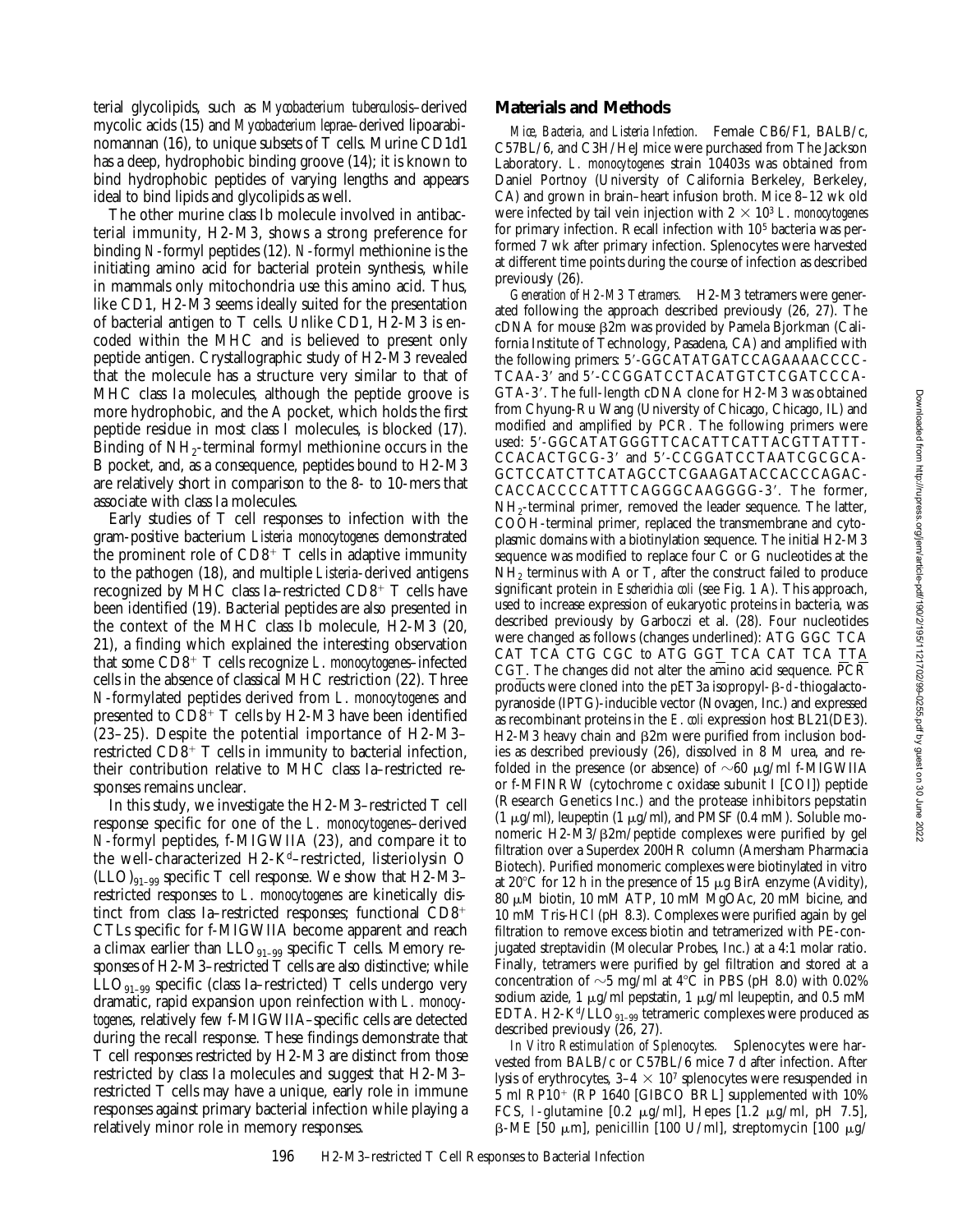ml], and gentamicin [50  $\mu$ g/ml]). Stimulator cells were prepared from syngeneic naive mice. Splenocytes were irradiated (3,000 rads) and then pulsed with  $10^{-6}$  M f-MIGWIIA or LLO<sub>91-99</sub> peptide for 1 h at 37°C. Cells were washed to remove unbound peptide, and  $3 \times 10^7$  cells resuspended in 5 ml RP10<sup>+</sup> were added to 5 ml immune splenocytes in a T 25 cell culture flask. Cultures were stimulated every week with  $3 \times 10^7$  peptidecoated splenocytes to generate  $T$  cell lines. RP10<sup>+</sup> medium was supplemented with 5% T-STIM Culture Supplement (Collaborative Biomedical Products) after the second restimulation. Three BALB/c T cell clones were generated from a f-MIGWIIA– specific CTL line after 3 wk of restimulation in vitro. Limiting dilution was performed in a 96-well plate, and medium was replaced weekly until expansion was sufficient to allow restimulation in a T 25 culture flask.

*Enrichment, Staining, and Analysis of CD8<sup>+</sup> T Cells.* Splenocytes were enriched for  $CDB+T$  cells by depletion using magnetically activated cell sorting (MACS®; Miltenyi Biotec). Cells were first incubated with antibodies against CD4 (GK1.5), MHC class II (TIB120), and MAC-1 (TIB128) for 20 min on ice in separation buffer (PBS, 0.5% BSA, and 2 mM EDTA, pH 7.45). After extensive washing, spleen cells were incubated with goat anti–rat IgG magnetic microbeads (Miltenyi Biotec) for 20 min at  $4^{\circ}$ C. Splenocytes were washed again, applied to a type LS column (Miltenyi Biotec), and separated using the MidiMACS® (Miltenyi Biotec) following the manufacturer's instructions. For staining,  $\sim$ 3  $\times$  10<sup>5</sup> CD8<sup>+</sup>-enriched splenocytes were blocked with unconjugated streptavidin (0.5 mg/ml; Molecular Probes, Inc.) and Fc-block (PharMingen) in staining buffer (SB; PBS, 0.5% BSA, 0.02% sodium azide, pH 7.45) in a 96-well plate for 20 min on ice. Cells were then triple stained with anti-CD62L–FITC (clone MEL-14; PharMingen); PE-conjugated H2-M3/f-MIGWIIA, H2-M3/COI, or H2-K<sup>d</sup>/LLO<sub>91-99</sub> tetrameric complexes (0.25– 0.5 mg/ml); and anti- $CD8\alpha$ –CyChr (clone 53-6.7; PharMingen) in SB for 1 h on ice. After three washes in SB, cells were fixed in 1% paraformaldehyde/PBS (pH 7.45). Data were acquired using a FACSCalibur™ flow cytometer and analyzed using CELLQuest software (Becton Dickinson). For cell sorting, staining of enriched  $CD8^+$  T cells from each spleen was performed in a single tube using a staining buffer of PBS supplemented with 0.5% FCS, and cells were not fixed before sorting.

*Chromium-release Assays.* P815 target cells (American Type Culture Collection) were labeled with 51Cr and washed. FACS® sorted cells were incubated with  $5 \times 10^3$  labeled cells alone or in the presence of 10<sup>-6</sup> M f-MIGWIIA, f-MFINRW (COI self), or  $LLO<sub>91-99</sub>$  peptide for 7.5 h at 37°C. The percent specific lysis was calculated as described previously (26) based on the amount of 51Cr release.

*Enzyme-linked Immunospot Assay.* The enzyme-linked immunospot (ELISPOT) assay for detecting IFN- $\gamma$ –producing T cells was performed as described previously (29). In brief, P815 target cells were irradiated (10,000 rads) and coated with  $10^{-6}$  M f-MIGWIIA or  $LLO_{91-99}$  peptide, or incubated in the absence of peptide, for 1 h at  $37^{\circ}$ C. After washing,  $10^5$  target cells were added along with 10<sup>5</sup> immune splenocytes to each well of a 96well nitrocellulose plate (Millipore, Inc.) coated with anti-IFN- $\gamma$ antibody (clone R4-6A2; PharMingen). The plate was incubated for 24 h at 37 $\degree$ C in the presence of 30 U/ml IL-2. IFN- $\gamma$  production was detected with biotin-labeled anti-IFN- $\gamma$  antibody (clone XMG1.2; PharMingen), followed by addition of streptavidin peroxidase (Kirkegaard & Perry Labs., Inc.) and development with a substrate solution of 1 mg/ml DAB (HRP Color Development Reagent; Bio-Rad Laboratories), 50 mM Tris-HCl, and

197 Kerksiek et al.

 $0.5 \mu$ l/ml 30% hydrogen peroxide. Spots were counted under a dissecting microscope.

## **Results**

*Generation of H2-M3 Tetramers.* H2-M3 is an MHC class Ib molecule that binds *N*-formylated, hydrophobic peptides and presents antigen derived from intracellular bacteria to  $CD8^{\hat{+}}$  T cells (12). To visualize H2-M3-restricted T cell responses to bacterial infection, we generated tetrameric complexes of H2-M3 with the *L. monocytogenes*– derived peptide, f-MIGWIIA (23). As a negative control, H2-M3 tetramers complexed with a mitochondrially derived self-peptide, COI (f-MFINRW [30]), were generated. We PCR mutagenized H2-M3 to remove the leader, transmembrane, and cytosolic regions and to add a COOH-terminal biotinylation site (31, 32), but expression of this construct in *E*. *coli* was poor (Fig. 1 A). We then modified the  $5'$  end of the coding sequence, changing four  $C/G$  into  $A/T$ nucleotides within the first seven codons without altering the amino acid sequence of the protein (see Materials and Methods, and reference 28). These changes greatly enhanced IPTG-inducible expression of recombinant H2-M3 in *E*. *coli* (Fig. 1 B), thereby allowing purification of high quantities of recombinant protein for in vitro refolding. Purified H2-M3 and  $\beta$ 2m were solubilized in 8 M urea and refolded in the presence of synthetic f-MIGWIIA or COI peptide.

To ensure that refolding and stabilization of soluble H2-M3 complexes were peptide dependent, refolding reactions were performed in the absence of peptide (Fig. 1 E) or in the presence of f-MIGWIIA (Fig. 1 C) or COI (Fig. 1 D) peptide. Size-exclusion chromatography demonstrated that heavy chain and  $\beta$ 2m form stable complexes in the presence (Fig. 1, C and D) but not the absence (Fig. 1 E) of *N*-formylated peptide. Purified H2-M3 complexes were biotinylated and tetramerized with PE-conjugated streptavidin. Tetrameric complexes were further purified by gel filtration before concentration and used as staining reagents for flow cytometric analyses (27).

*Staining and Specificity of H2-M3 Tetramers.* Tetrameric complexes refolded with the *L. monocytogenes*–derived f-MIGWIIA peptide were tested for specific staining of in vitro peptide-restimulated CTL lines and clones generated from *L*. *monocytogenes*–infected mice. All CTL lines and clones specifically killed target cells coated with the stimulating peptide when tested in chromium-release assays (data not shown). f-MIGWIIA–specific CTL lines derived from both C57BL/6 and BALB/c mouse strains demonstrated high intensity staining with H2-M3/f-MIGWIIA tetramers (Fig. 2, A and B). Within some CTL lines, particularly those stimulated in vitro for a short time, a fraction of cells stained with low intensity or did not stain with the tetramers (Fig. 2 B, and data not shown). However, all three f-MIGWIIA–specific CTL clones stained with uniformly high intensity with H2-M3/f-MIGWIIA tetramers (Fig. 2 C, and data not shown). These data indicate that although H2-M3/f-MIGWIIA tetramers stain most f-MIGWIIA–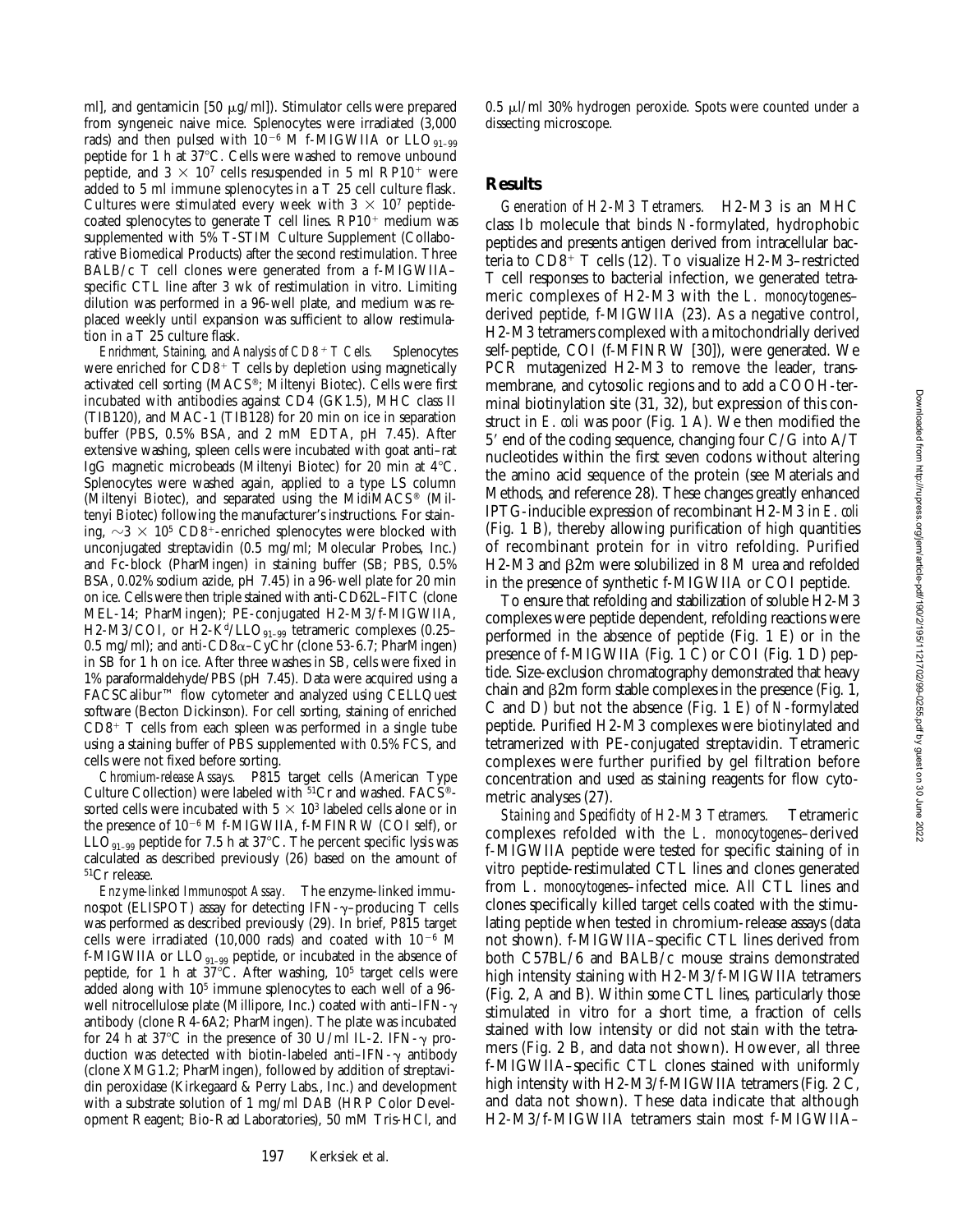

specific CTLs, a small portion of T cells, perhaps those with lower affinity for the MHC/peptide complex, may not be detected. H2-M3/f-MIGWIIA tetramers did not stain CTLs specific for the H2-K<sup>d</sup>–restricted peptide  $LLO_{91-99}$  (Fig. 2 D), demonstrating their specificity in staining, similar to the findings for H2-K<sup>d</sup>/LLO<sub>91-99</sub> tetramers (26; Fig. 2, A–C). Some CTL lines specific for the other *Listeria*-derived, *N*-formylated peptides stained, to varying but generally small degrees, with H2-M3/f-MIGWIIA tetramers (data not shown). This staining correlated with cross-reactive killing in CTL assays and is not entirely surprising, given the crossreactivity in recognition of *N*-formylated peptides demonstrated by Nataraj et al. (33). No staining of cell lines was detected with H2-M3 tetramers refolded with the COI selfpeptide (data not shown). These studies show that H2-M3/ f-MIGWIIA tetramers can be used to stain f-MIGWIIA–

**Figure 1.** Expression and peptide-dependent refolding of recombinant H2-M3. (A) H2-M3 cDNA was modified by PCR (as described in Materials and Methods), cloned into the pET3a vector, and expressed in *E*. *coli* strain BL21(DE3). Samples taken before and 1 and 3 h after IPTG induction were subjected to SDS-PAGE, followed by staining with Coomassie blue. The number of hours of IPTG induction before collection of each sample is indicated above the gel. (B) The H2-M3 construct containing the biotinylation sequence was further mutagenized by PCR to replace four C/G nucleotides in the first seven codons of the 5' coding region with A/T nucleotides (see Materials and Methods). These changes greatly increased H2-M3 expression in *E*. *coli* after IPTG induction. Samples taken before and after IPTG induction were treated as in A. H2-M3 and  $\beta$ 2m protein were refolded in the presence of the *Listeria*-derived f-MIGWIIA peptide (C) or the mitochondrial COI self-peptide (D) as described in Materials and Methods, concentrated, and subjected to size-exclusion chromatography on a Superdex 200HR column. Absorbance at 280 nm was measured and plotted. (E) Refolding of H2-M3/ $\beta$ 2m complexes was also attempted in the absence of exogenous formyl peptide.

specific T cell populations and demonstrate that the staining is specific.

*Comparison of H2-M3–restricted T Cell Populations in Different Mouse Strains.* Most common laboratory mouse strains share the same allele of H2-M3 (12). To determine whether this translates into similar H2-M3–restricted T cell responses to bacterial infection, H2-M3/f-MIGWIIA and H2-M3/ COI tetramers were used to stain splenocytes from *L. monocytogenes*–infected mice. Interestingly, direct ex vivo staining for H2-M3–restricted T cells revealed relatively high numbers of activated (CD62Llow) f-MIGWIIA-specific T cells compared with previously reported findings for the immunodominant  $LLO_{q_1-q_9}$  specific response (26), although the magnitude of H2-M3–restricted responses differed among mouse strains. Throughout the peak phase of the primary response (days 5–9 after infection), C57BL/6 and C3H/HeJ



**Figure 2.** H2-M3/f-MIGWIIA tetramers stain CTL lines and clones specific for the f-MIGWIIA peptide. f-MIGWIIA– and LLO<sub>91–99</sub> specific CTL lines and clones were generated by in vitro peptide restimulation of splenocytes from *L*. *monocytogenes*–infected mice as described in Materials and Methods. Cells were stained with anti-CD8, anti-CD62L, PE-conjugated H2-M3/f-MIGWIIA or H2-K<sup>d</sup>/LLO<sub>91-99</sub> tetramers, and propidium iodide to identify dead cells. Histograms show tetramer staining gated on live CD8+ CTLs from f-MIGWIIA-specific C57BL/6 (A) and BALB/c (B) derived CTL lines, a BALB/c f-MIGWIIA–specific CTL clone (C), and a BALB/c LLO<sub>91–99</sub> specific CTL line (D).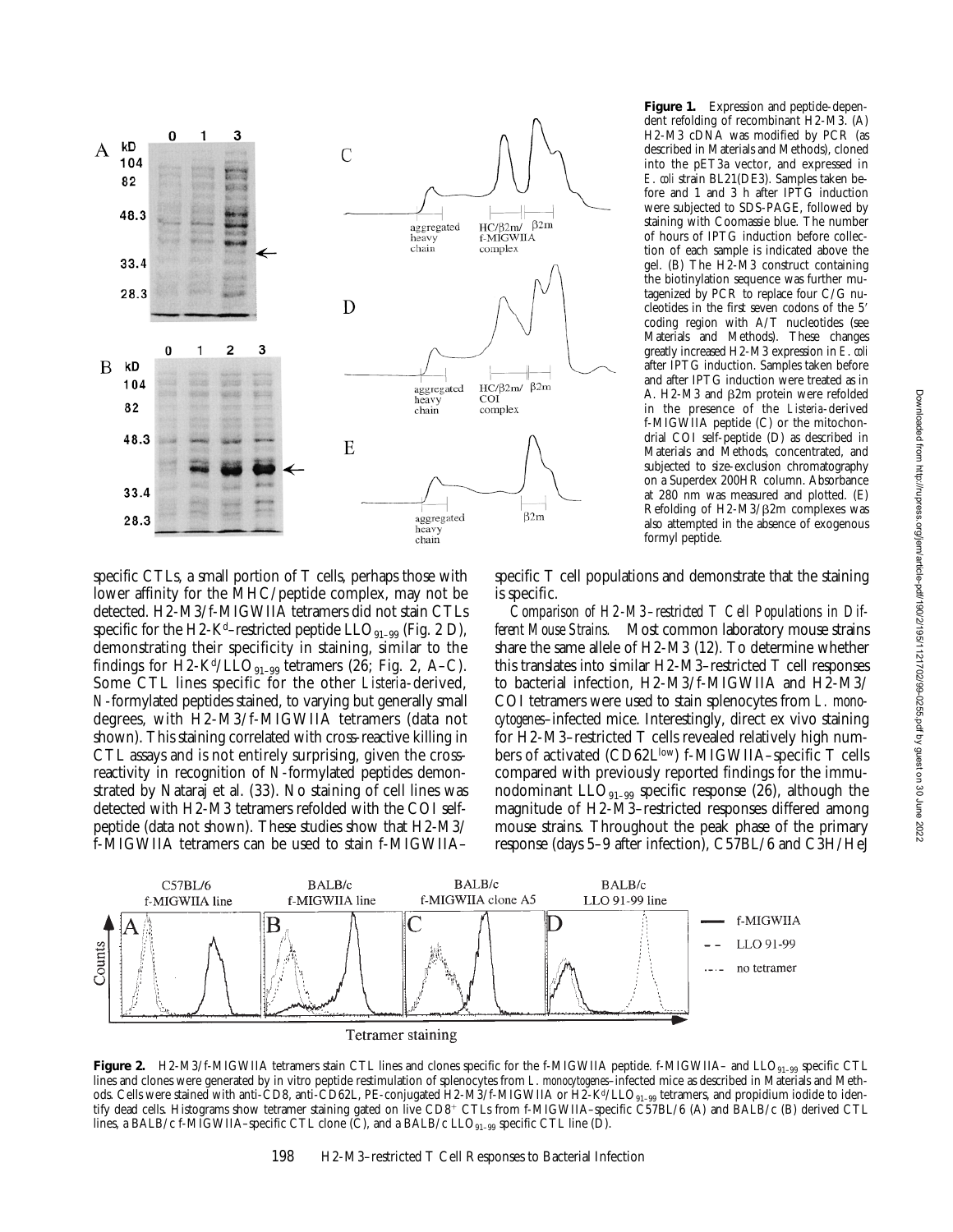mice had significantly higher numbers of H2-M3/f-MIG-WIIA tetramer–staining  $\overline{T}$  cells than BALB/c mice (Fig. 3). In this set of experiments, the differences were most evident 7 d after infection, when C57BL/6 and C3H/HeJ mice had large, distinct populations of activated T cells staining with H2-M3/f-MIGWIIA tetramers (Fig. 3 A). At the same time point, BALB/c mice had smaller populations of f-MIGWIIA–specific cells that stained with lower intensity (Fig. 3 A). A diffuse staining of cells within the  $CD8^{\circ}CD62L^{\text{hi}}$ (unactivated) population with H2-M3/f-MIGWIIA tetramers was also detected, although at very similar levels among the mouse strains investigated (Fig. 3 A, and data not shown). A comparable degree of staining of  $CDS+CDS2L<sup>hi</sup>$  cells was also found with  $H2-K<sup>d</sup>$  tetramers (26; Figs. 4 and 5).



**Figure 3.** The magnitude of f-MIGWIIA–specific CTL responses to *L. monocytogenes* infection is different among mouse strains. Female agematched C57BL/6, C3H/HeJ, and BALB/c mice were infected with 2,000 *L*. *monocytogenes*, and splenocytes were obtained on the indicated day after primary infection, enriched for  $CD8^+$  T cells, and stained with antibodies to CD8 and CD62L as well as one of the PE-conjugated tetramers. Two mice per strain were analyzed each day. (A) The dot plots show H2-M3/f-MIGWIIA (left panels) and H2-M3/COI self (right panels) tetramer stainings for one mouse per strain on day 7 after infection. Staining for CD62L (l-selectin) is shown on the x-axis, and tetramer staining on the y-axis. Dot plots are gated on CD8<sup>+</sup> lymphocytes. Percentages in the upper left quadrants represent the percentage of CD8<sup>+</sup> CD62Llow (activated) cells that are tetramer positive. (B) The average number of H2-M3/f-MIGWIIA and H2-M3/COI (self) tetramer–positive cells per spleen is shown for two mice of each strain on days 5, 7, and 9 after infection. SD are indicated.

Further experiments will be needed to determine the origin and specificity of this "background" staining. Nevertheless, this experiment demonstrates that *L*. *monocytogenes*–infected mice of different strains generate H2-M3–restricted T cell



**Figure 4.** H2-M3–restricted T cell responses peak earlier than H2-Kd– restricted responses during primary *L. monocytogenes* infection. Female, agematched CB6/F1 mice were infected with 2,000 *L*. *monocytogenes*. Splenocytes were taken from uninfected mice (day 0) and infected mice on the indicated day after infection. CD8<sup>+</sup>-enriched splenocytes were stained with anti-CD8, anti-CD62L, and one of three PE-conjugated tetramers: H2-M3/ f-MIGWIIA, H2-M3/COI self, or H2-K<sup>d</sup>/LLO<sub>91–99</sub>. Dot plots are gated on CD8<sup>+</sup> lymphocytes, with CD62L staining on the x-axis and tetramer staining on the y-axis. The percentage of CD62Llow (activated), tetramerstaining cells is indicated in the upper left quadrant. Dot plots for each day are from one representative mouse. Four log phases are shown.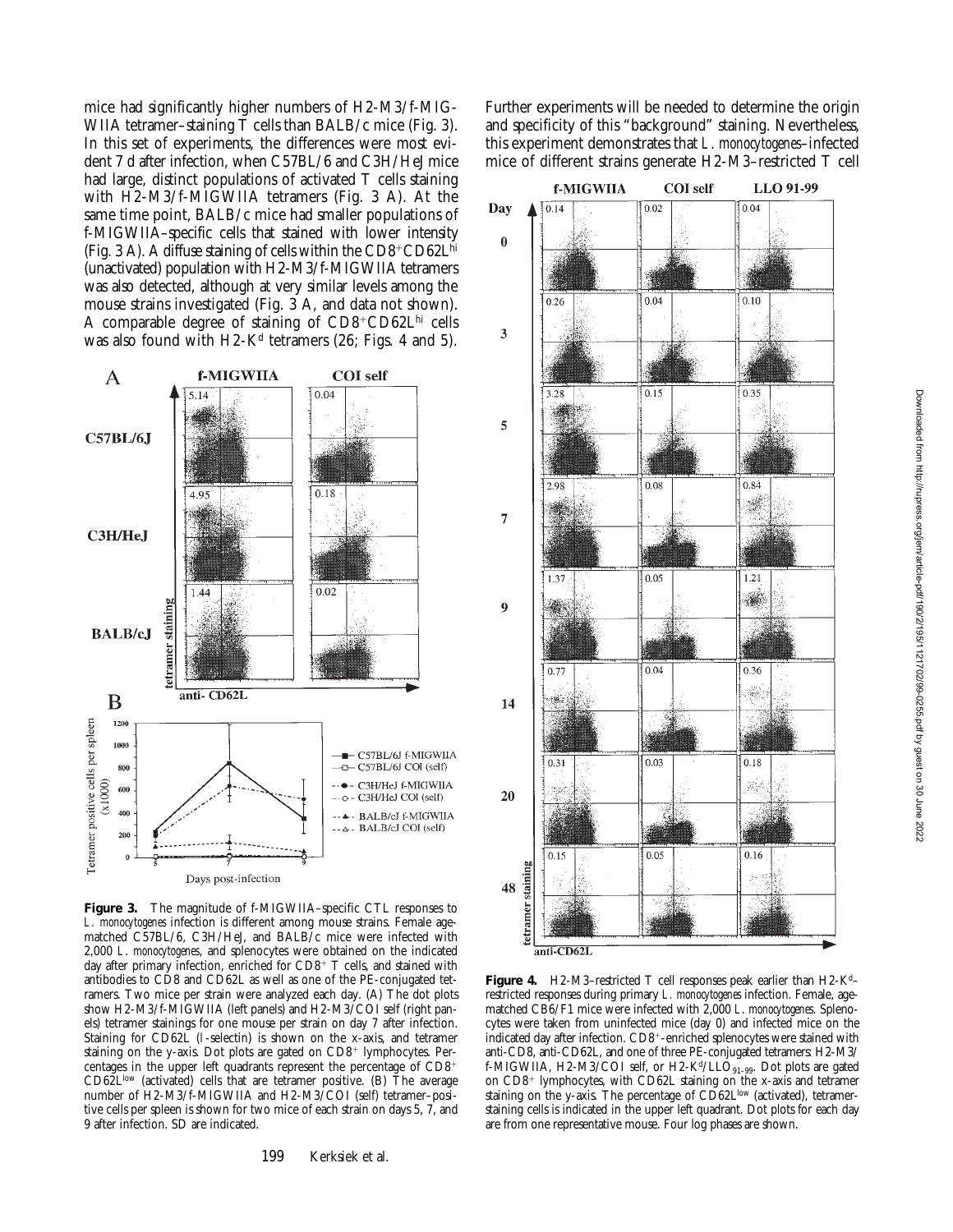

**Figure 5.** H2-M3–restricted T cells undergo little expansion during recall *L. monocytogenes* infection compared with H2-K<sup>d</sup>–restricted T cells. Female, age-matched CB6/F1 mice were infected with 2,000 *L. monocytogenes*. After 48 d, the mice were reinfected with 100,000 bacteria. Day 0 represents a mouse not reinfected with *L*. *monocytogenes*, and is the same as day 48 from Fig. 4. Splenocytes were taken on the indicated days and were stained and analyzed as described in the legend to Fig. 4.

responses of different sizes that can be detected directly ex vivo with H2-M3/f-MIGWIIA tetramers. In addition, despite the large differences in magnitude, H2-M3–restricted, f-MIGWIIA–specific T cell responses showed similar kinetics among the mouse strains (Fig. 3 B).

*H2-M3–restricted T Cell Responses to Primary Infection with L. monocytogenes.*  $CD8<sup>+</sup> T$  cell populations specific for different peptides bound to the MHC class Ia molecule  $H2-K<sup>d</sup>$  expand and contract in a coordinated fashion in response to infection with *L. monocytogenes*, despite very different magnitudes of the T cell responses (26). To investigate whether T cells restricted by H2-M3 follow the same kinetics, we studied the expansion and contraction of f-MIGWIIA–specific T cells in CB6/F1 mice  $(H2^{b \times d})$ . This F1 hybrid of C57BL/6 and BALB/c strains generates H2-M3–restricted, f-MIGWIIA–specific T cell responses of intermediate size compared with the parental strains (Figs. 3 and 4) and also develops H2-K<sup>d</sup>–restricted,  $LLO_{91-99}$  specific T cell responses. As described previously in BALB/c mice (26), a distinct  $LLO_{91-99}$  specific T cell population was first detectable on day 5 after infection with *L*. *monocytogenes* (Fig. 4 and Fig. 6 A). Further expansion resulted in a peak of the  $LLO_{91-99}$  specific T cell response 7–9 d after infection; the percentage of tetramer-staining T cells continued to increase until day 9, but the absolute number reached a plateau due to a decreasing number of total splenocytes after day 7 (Fig. 6 A). H2-M3–restricted T cells became visible 3 d after primary infection and expanded dramatically between days 3 and 5 after infection. Strikingly, these f-MIGWIIA–specific T cells were already at or near their peak magnitude at this early time point; the absolute number of specific T cells was highest between days 5 and 7 after infection (Fig. 6 A). No significant staining with H2-M3 tetramers complexed with the COI self-peptide was detected at any point. T cell responses to two other H2-M3–restricted, *Listeria*-derived peptides, though smaller than f-MIGWIIA–specific responses, followed the same kinetics as determined by tetramer staining (data not shown). For each peptide-specific T cell population, the peak response was followed by a contraction phase, and by 7 wk after infection, the low numbers of remaining f-MIGWIIA– and  $LLO_{91-99}$  specific T cells were near the limits of detection. Although a certain degree of variability is inherent in T cell responses to infection, the relative kinetics of  $H2-K<sup>d</sup>$  and H2-M3–restricted T cell populations are highly reproducible, with the climax of H2-M3–restricted T cells preceding that of H2-K<sup>d</sup>–restricted T cells by  $\sim$ 2 d in several studies (Figs. 3 and 4, and data not shown). Indeed, in the strain comparison reported here (Fig. 3), f-MIGWIIA– specific cells from three strains synchronously peaked on day 7 after infection (Fig. 3 B), whereas  $LLO<sub>91-99</sub>$  specific cells in H2d BALB/c mice reached their highest magnitude around day 9 after infection (data not shown). These experiments indicate that although magnitude and exact kinetics of H2-M3–restricted responses vary somewhat among mice investigated, f-MIGWIIA–specific  $CD8^+$  T cell populations respond earlier than  $H2-K<sup>d</sup>$ –restricted T cell populations upon infection with *L*. *monocytogenes*.

*Memory T Cell Responses upon Reinfection with L. monocytogenes.* Exposure to pathogens can result in immunological memory, which leads to faster and more effective immune responses when the same pathogen is encountered at a later time (34). We have previously shown that in BALB/c mice reinfected with *L*. *monocytogenes*, H2-Kd–restricted, *Listeria*specific T cells respond more quickly and reach much higher frequencies than seen during primary infection (26, 27, 35). The rapid expansion of  $LLO_{91-99}$  specific T cells during recall infection is also seen in CB6/F1 mice; by day 3 after reinfection, the percentage of  $LLO_{91-99}$  specific T cells was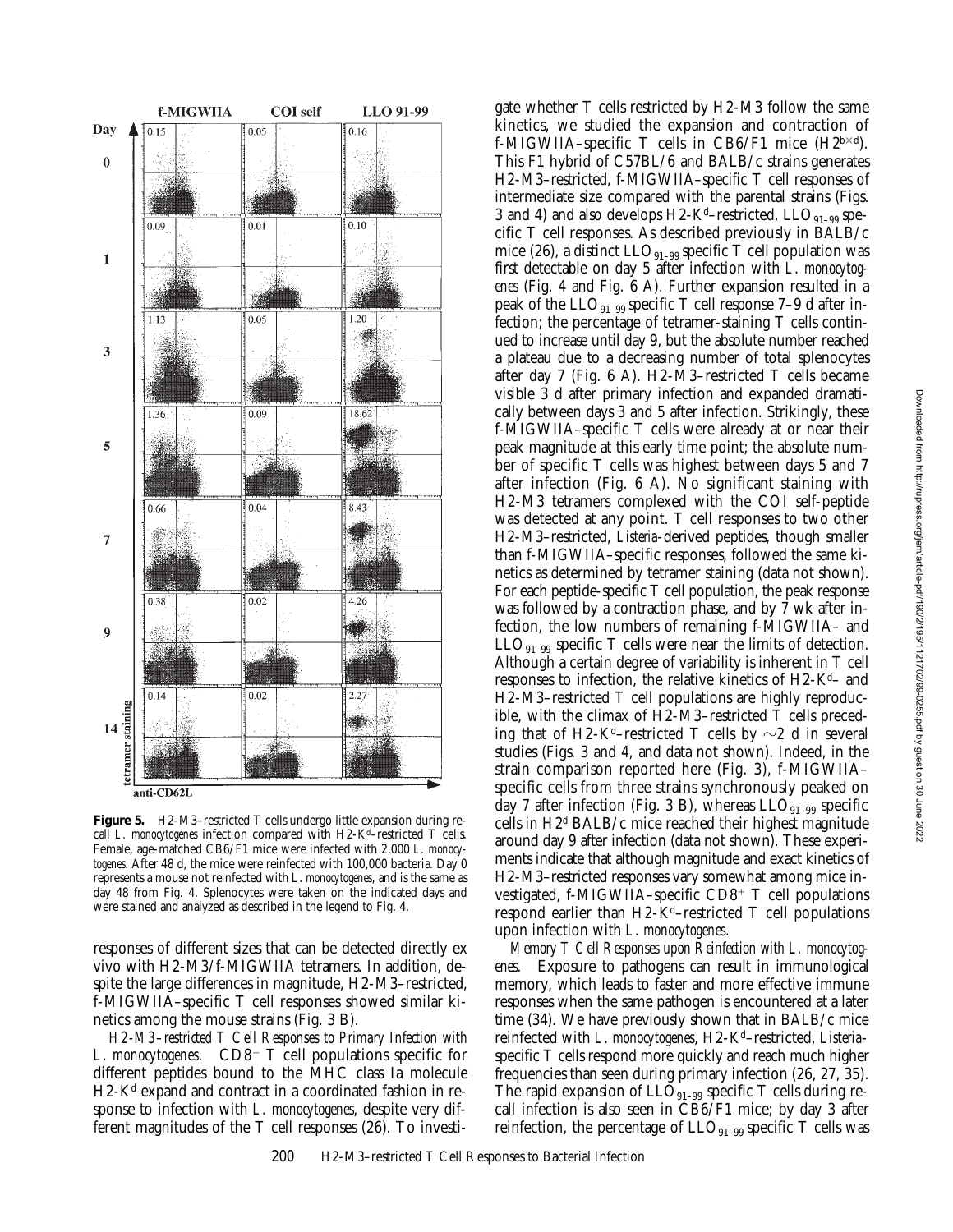

as high as the peak primary response (Figs. 4 and 5). Between days 3 and 5, there was a dramatic expansion of  $LLO_{91-99}$ specific T cells, and at the peak of the recall response, 5 d after reinfection, the population of  $LLO_{91-99}$  specific T cells constituted  $10-20\%$  of the entire CD8<sup>+</sup> T cell compartment (Fig. 5 and Fig. 6 B, and data not shown). H2-M3– restricted, f–MIGWIIA peptide–specific T cell responses were remarkably different from  $LLO_{91-99}$  specific responses in the same mouse. The two epitope-specific T cell populations started out at approximately the same frequency before reinfection (day 0), and numbers decreased slightly in the spleen on day 1 after infection, as reported previously (26). By the third day after reinfection, a population of H2-M3/ f-MIGWIIA tetramer–staining cells was clearly detected; this contrasts with primary infection, during which no clear population of H2-M3/f-MIGWIIA–staining cells was seen 3 d after infection. Although the peak of both primary and recall H2-M3–restricted T cell responses occurred  $\sim$ 5 d after infection, the magnitude of the f-MIGWIIA–specific T cell population after reinfection was lower than the peak primary response specific for the peptide and  $>10$ -fold lower than the recall  $LLO_{91-99}$  specific T cell response in the same mouse (Fig. 5 and Fig. 6B). Similar results were obtained in the B10.D2 mouse strain (data not shown). These experiments show that H2-M3- and H2-K<sup>d</sup>-restricted T cell populations differ greatly in their extent of expansion after reinfection with *L. monocytogenes*. In addition, unlike the primary response, during which f-MIGWIIA and the  $LLO_{q_1-q_9}$  specific T cell responses have remarkably different timing in expansion and contraction, after reinfection with *L*. *monocytogenes*, the two populations have similar kinetics.

*Functional Qualities of H2-M3–restricted T Cells.* The previous experiments described in this report demonstrate that *Listeria*-specific H2-M3–restricted T cells are detectable and peak earlier than H2-K<sup>d</sup>–restricted responses after primary infection, but they do not indicate whether this early expansion might have implications for bacterial clearance.

**Figure 6.** H2-M3–restricted T cell responses differ from H2-K<sup>d</sup>-restricted T cells during both primary infection and reinfection with *L*. *monocytogenes*. The total number of  $\overline{C}D8^+$ CD62Llow (activated), tetramerpositive cells (for H2-M3/ f-MIGWIIA, H2-M3/COI self, and  $H2-K<sup>d</sup>/LLO<sub>91-99</sub>$  tetramers) was quantified from mice at each time point during primary and recall studies. Absolute numbers (y-axis) are shown for primary infection (A) and recall infection (B) with days after infection marked on the x-axis. Averages and SD are shown for three mice per day except primary days 0 (uninfected), 20, and 48 (recall day 0), at which times there were two mice. Note that y-axes have different scales for primary and recall infections.

To determine whether H2-M3–restricted *L*. *monocytogenes*– specific T cells present 5 d after primary infection have characteristics of functional  $CD8^+$  T cells, we placed immune splenocytes directly into a chromium-release assay to assess cytolytic ability (Fig. 7 A) and an ELISPOT assay to detect IFN- $\gamma$  production (Fig. 7 B). FACS<sup>®</sup>-sorted CD62L<sup>low</sup> (activated), f-MIGWIIA–specific  $CD8^+$  T cells demonstrated significant specific killing activity against f-MIGWIIA–coated target cells (Fig. 7 A, left panel). Splenocytes depleted of H2-M3/f-MIGWIIA tetramer–staining cells (Fig. 7 A, right panel) had little activity against f-MIGWIIA peptide, indicating that essentially all f-MIGWIIA–specific T cells were detected with the tetramers. No  $LLO_{91-99}$  specific killing activity was detected at this early time point after infection. Splenocytes from another mouse were stained with H2-K<sup>d</sup>/  $LLO_{91-99}$  tetramers at the same time and subjected to an identical sorting process for tetramer-positive and tetramernegative cells within the  $CD8+CD62L^{\text{low}}$  population. Too few H2-K<sup>d</sup>/LLO<sub>91–99</sub> tetramer–positive cells were detected to sort effectively. However, within the tetramer-negative population, significant f-MIGWIIA–specific killing was found, with  $>15\%$  specific lysis of target cells (data not shown). H2-M3–restricted T cells also secreted IFN- $\gamma$  5 d after primary infection (Fig. 7 B). Approximately four times more IFN- $\gamma$ -secreting f-MIGWIIA peptide-specific cells than  $LLO_{91-99}$  specific cells were detected. These experiments demonstrate that H2-M3–restricted T cells detected early (day 5) after primary infection are functional  $CD8^+$  T cells, with both cytolytic and  $IFN-\gamma$ –secreting abilities.

# **Discussion**

In this report, we characterize H2-M3-restricted  $CD8^+$ T cell responses after infection with the intracellular bacterium *L. monocytogenes*. Our studies demonstrate that these MHC class Ib–restricted T cell responses are distinctive, differing in several ways from MHC class Ia–restricted responses. More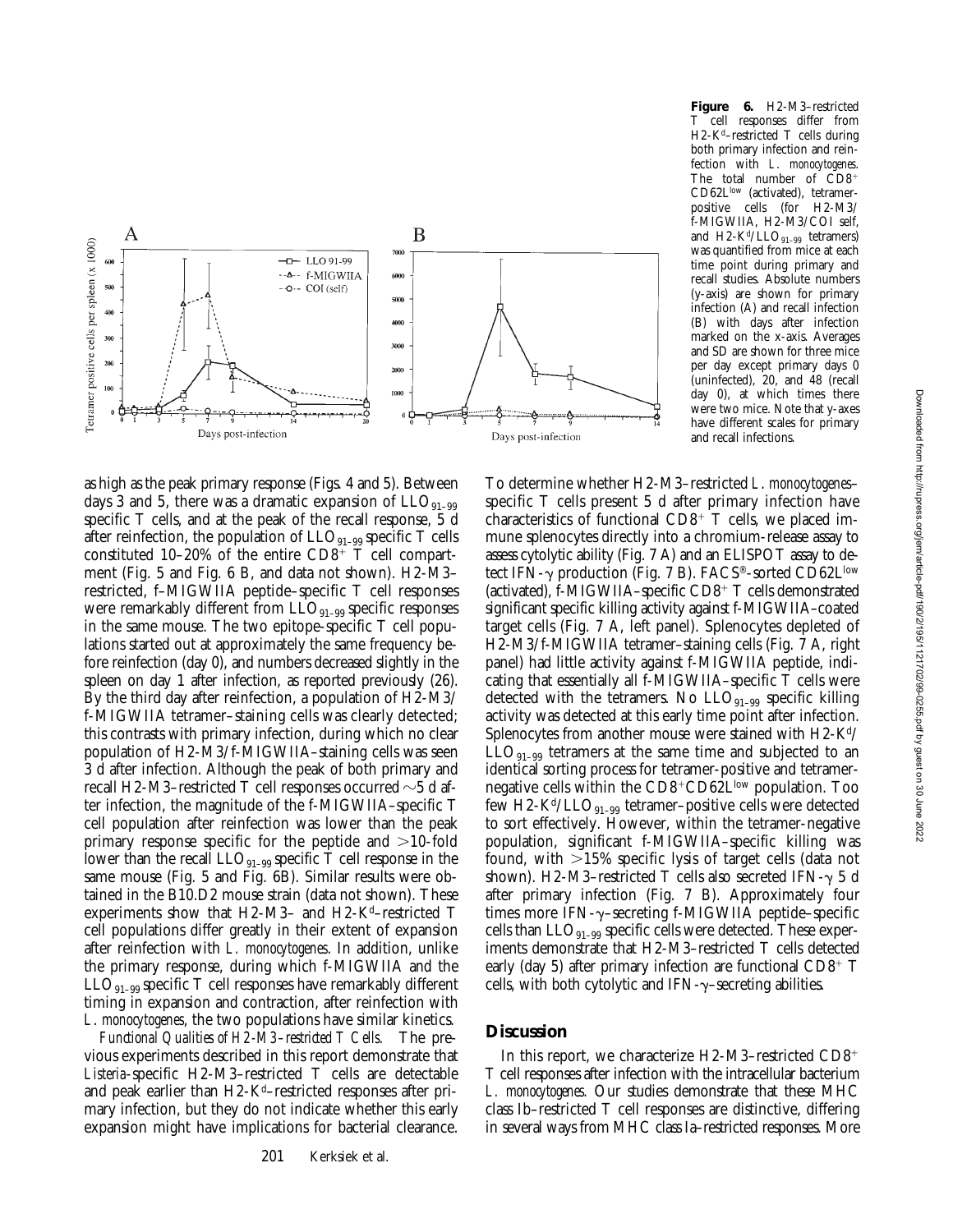

**Figure 7.** H2-M3–restricted T cells detected 5 d after primary infection are effective killers and secrete IFN- $\gamma$ . (A) Splenocytes from a CB6/F1 mouse infected with 2,000 *L*. *monocytogenes* 5 d previously were enriched for  $CD8^+$  T cells followed by staining with anti-CD8, anti-CD62L, and PE-conjugated H2-M3/ f-MIGWIIA tetramers. Tetramer-positive (left panel) and tetramer-negative (right panel) cells were sorted separately from the CD8+CD62Llow staining population and placed in a CTL assay with peptide-coated p815 target cells. The peptide used and percent specific lysis are shown on the x-axis and y-axis, respectively. The E/T ratios were  $\sim$ 1:1 for the tetramer-positive cells and 10:1 for the tetramer-negative population. (B) Unsorted splenocytes

from both immunized mice were placed in an ELISPOT assay for detection of IFN-y-secreting cells. The number of IFN-y-secreting cells detected is shown as the average of two mice (y-axis), with SD indicated. Four replicate wells were counted for each mouse. The stimulating peptide is indicated on the x-axis.

specifically, we show that (a) functional H2-M3–restricted T cell populations are detectable and achieve their maximal size earlier than  $H2-K<sup>d</sup>$ -restricted T cell populations after primary infection; (b) H2-M3–restricted T cell responses after recall bacterial infection do not exhibit the typical memory features of faster expansion and greater magnitude; and (c) mouse strains that share the same H2-M3 allele generate H2-M3–restricted T cell responses with similar kinetics but different magnitudes. Our results suggest that  $CD8^+$  T cells restricted by the class Ib molecule H2-M3 have an early and perhaps unique role in primary defense against infection with intracellular bacteria but may play only a minor role in memory responses.

Why do H2-M3–restricted T cells expand more rapidly during a primary immune response to *L. monocytogenes* than other T cells? One possibility is that *N*-formylated peptides are presented earlier during infection than other epitopes, giving H2-M3–restricted T cells a temporal advantage over other T cells. The efficiency of *L*. *monocytogenes N*-formyl peptide presentation by H2-M3 is not known. However, bacterially secreted *N*-formyl peptides are likely to require much less processing to be presented by class I molecules than epitopes occupying internal positions in proteins. In addition, it is known that H2-M3 is poorly represented on the cell surface due to the paucity of mitochondrial selfpeptides (36). Therefore, it is possible that bacterial infection induces the surface expression of H2-M3 due to a sudden abundance of *N*-formylated peptides. In this setting, bacterially derived *N*-formylated epitopes could be presented quickly, whereas presentation of bacterial peptides bound by class Ia molecules might be delayed as they compete for presentation with a plethora of self-peptides. Although these mechanisms might provide H2-M3–restricted T cells with a relative time advantage, it seems unlikely

that they could account for the 2-d lead over the  $H2-K<sup>d</sup>$ restricted T cell responses.

An alternative explanation for the early response of H2-M3–restricted T cells is that they may have been primed in vivo before *L. monocytogenes* infection. Indeed, in its relatively rapid expansion after *L*. *monocytogenes* infection, the H2-M3–restricted T cell response more closely resembles a memory response than a primary response to antigen. The notion that commensal bacteria may prime H2-M3–restricted T cells was proposed by Lenz and Bevan when they found that mice housed in non-specific pathogen–free (SPF) facilities had established immunity to the *Listeria-*derived f-MIGWII and f-MIVIL peptides in the absence of previous infection with *L*. *monocytogenes* (37). We have also noted that older mice often generate larger H2-M3–restricted T cell responses than younger mice (Kerksiek, K., and E.G. Pamer, unpublished results), suggesting that exposure to environmental bacteria, such as the normal flora of the gut, may modulate the repertoire of T cells specific for foreign bacteria. This hypothesis requires the assumption that environmental bacteria either express the same formyl peptides expressed by *L*. *monocytogenes* and other foreign bacteria, or that formyl peptides are promiscuously recognized by H2-M3–restricted T cells, perhaps due to their relative shortness or hydrophobicity. Recent studies of f-MIGWII–specific T cell clones demonstrated a remarkable degree of peptide cross-recognition, supporting the latter of these two possibilities (33). Although T cells responding to f-MIGWIIA display the characteristic memory phenotype of rapid in vivo expansion, further experiments will have to be performed to dissect the role of bacterial exposure in the generation of H2-M3–restricted T cell responses.

Although a relatively rapid H2-M3–restricted T cell response is generated during primary infection with *L. mono-*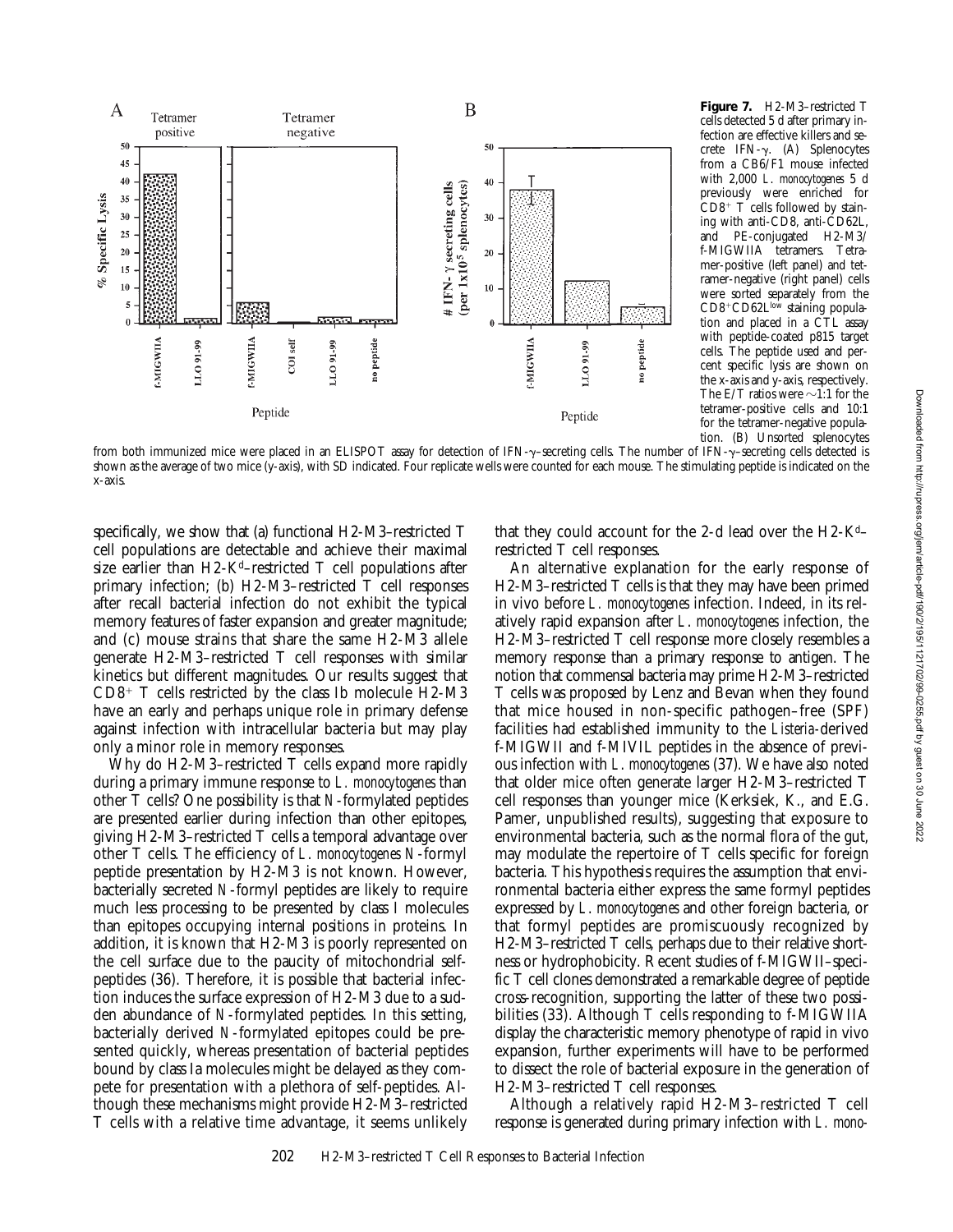*cytogenes*, these cells do not expand dramatically upon reinfection with the bacterium. It is possible that H2-M3–restricted memory T cells are not generated during the primary immune response or are not maintained after the resolution of infection. However, our tetramer stainings, while near the limits of detection, suggest that f-MIGWIIA– and  $LLO_{91-99}$ specific T cells are present at comparable levels 7 wk after primary infection. We favor the possibility that expansion of H2-M3–restricted memory T cells requires a greater duration of antigen exposure than required by  $LLO_{91-99}$  specific T cells, which undergo dramatic in vivo expansion after reinfection. Bacterial infection during the recall response is limited to 1 or 2 d (26; and data not shown), which might be insufficient for f-MIGWIIA–specific T cell expansion. Thus, while a "memory response" during primary infection and the lack of such during recall infection may appear paradoxical, the vastly different kinetics of bacterial infection in these two circumstances may provide an explanation.

Common laboratory mouse strains share the same H2-M3 allele and should therefore be capable of generating functional H2-M3–restricted T cells in response to bacterial infection. Indeed, all of the mouse strains investigated here show such a response. However, the magnitudes of these responses differed quite dramatically; in particular, BALB/c mice generated significantly fewer H2-M3–restricted, *L*. *monocytogenes*– specific T cells than did C57BL/6 and C3H/HeJ mice. There are several reasons why these differences might occur. One possibility is that thymic or peripheral selection of the T cells occurs differently among these mouse strains; it is unclear how the repertoire of H2-M3–restricted T cells is selected (12). If selection of H2-M3–restricted T cells occurs on H2-M3/self-peptide complexes expressed in the thymus,

the different mouse strains should possess similar repertoires, as the same mitochondrial proteins are present in these strains. However, if the repertoire of H2-M3–restricted cells is influenced by resident bacterial flora such as those found in the gut, then distinct subsets of H2-M3–restricted T cells might be selected in different mouse strains. Another factor that might account for the varied H2-M3–restricted T cell responses in different mouse strains is the genetic background of the host. Indeed, mouse strains are known to vary dramatically in susceptibility to *L*. *monocytogenes* infection (38), and the basis for this remains largely unexplored. It is possible that complex genetic factors that influence infectious disease susceptibility can affect the magnitude of T cell responses.

Primary *L. monocytogenes* infection of immunocompetent mice generally resolves within  $6-7$  d. Although CD8<sup>+</sup> T cells are known to be important in the clearance of infection, maximal  $T$  cell responses restricted by  $H2-K<sup>d</sup>$  occur after the infection has been cured. However, H2-M3–restricted CD8<sup>1</sup> T cells respond to primary *L*. *monocytogenes* infection  $\sim$ 2 d earlier than their MHC class Ia–restricted cousins, resulting in significant numbers of cytolytic,  $IFN-\gamma-produc$ ing H2-M3–restricted T cells on the fifth day after infection (Fig. 7). This finding suggests that H2-M3–restricted T cells play an important role in the early control of primary infection with *L*. *monocytogenes*. Remarkably, although the H2-M3–restricted T cell population appears very vigorous during primary infection, MHC class Ia–restricted T cells seem to be more important for providing T cell memory. This is the first demonstration, to our knowledge, of temporal diversity and differential memory capacity within  $CD8^+$  T cell populations responding to bacterial infection.

Address correspondence to Eric G. Pamer, Sections of Infectious Diseases and Immunobiology, Yale University School of Medicine, New Haven, CT 06520. Phone: 203-785-3561; Fax: 203-785-3864; E-mail: eric.pamer@yale.edu

*Submitted: 12 February 1999 Revised: 14 April 1999 Accepted: 17 May 1999*

#### **References**

- 1. Medzhitov, R., and C.A. Janeway, Jr. 1997. Innate immunity: impact on the adaptive immune response. *Curr. Opin. Immunol.* 9:4–9.
- 2. Schumann, R.R., S.R. Leong, G.W. Flaggs, P.W. Gray, S.D. Wright, J.C. Mathison, P.S. Tobias, and R.J. Ulevitch. 1990. Structure and function of lipopolysaccharide binding protein. *Science.* 249:1429–1431.
- 3. Wright, S.D., R.A. Ramos, P.S. Tobias, R.J. Ulevitch, and J.C. Mathison. 1990. CD14, a receptor for complexes of lipopolysaccharide (LPS) and LPS binding protein. *Science.*

249:1431–1433.

- 4. Ingalls, R.R., and D.T. Golenbock. 1995. CD11c/CD18, a transmembrane signaling receptor for lipopolysaccharide. *J. Exp. Med.* 181:1473–1479.
- 5. Dunne, D.W., D. Resnick, J. Greenberg, M. Krieger, and K.A. Joiner. 1994. The type I macrophage scavenger receptor binds to gram-positive bacteria and recognizes lipoteichoic acid. *Proc. Natl. Acad. Sci. USA.* 91:1863–1867.
- 6. Krieger, M., and J. Herz. 1994. Structures and functions of multiligand lipoprotein receptors: macrophage scavenger re-

We thank David Garboczi for his advice regarding the expression of H2-M3, and Peter Cresswell for valuable discussion.

K.M. Kerksiek is supported by National Institutes of Health Training Grant 5T32-AI07019. D.H. Busch is a recipient of a Howard Hughes Fellowship for Physicians. This work was supported by Public Health Service Grant 1RO1 AI-42135.